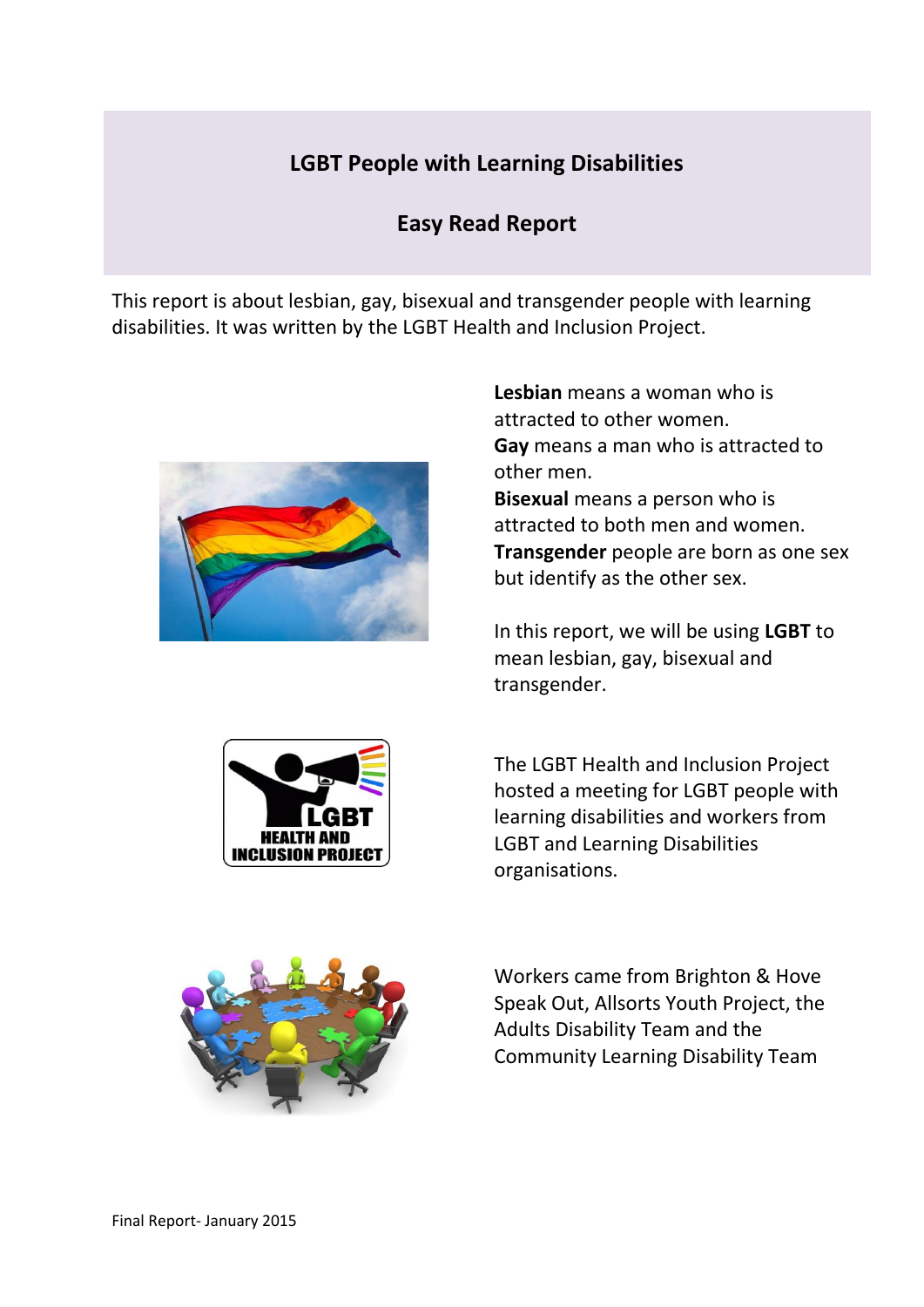# **Safe Spaces**



We started by asking people to think which places in Brighton and Hove are safe for LGBT people.

People put **green** dots on places they thought were safe and **red** dots on places they thought were not safe.



Then we asked people to think which places in Brighton and Hove are safe for people with learning disabilities.

People put **green** dots on places they thought were safe and **red** dots on places they thought were not safe.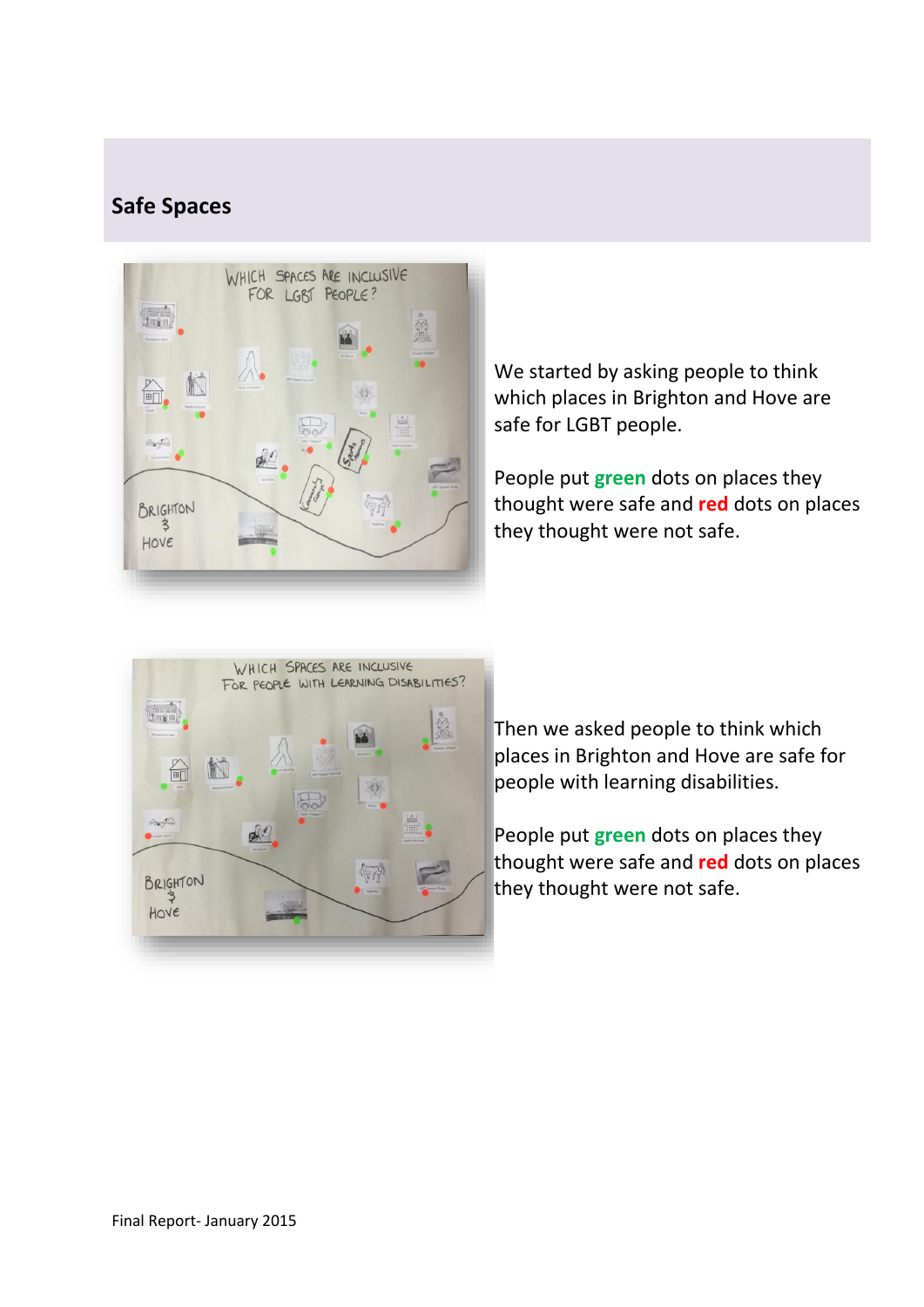

We found that the spaces that are safe for LGBT people in Brighton and Hove, are not the same spaces that are safe for people with learning disabilities.

This means that LGBT people with learning disabilities might find it difficult to find safe spaces where they can be themselves.

# **Challenges for LGBT people with learning disabilities**



## **Sex and Relationships**

Some people with learning disabilities don't get enough support around sex and relationships.



## **Shame**

Some people might feel ashamed of being LGBT, or having a learning disability. This might make it hard to ask for support.



## **Communication**

Some LGBT services do not have easyread information, and workers might not be able to meet communication needs, like signing.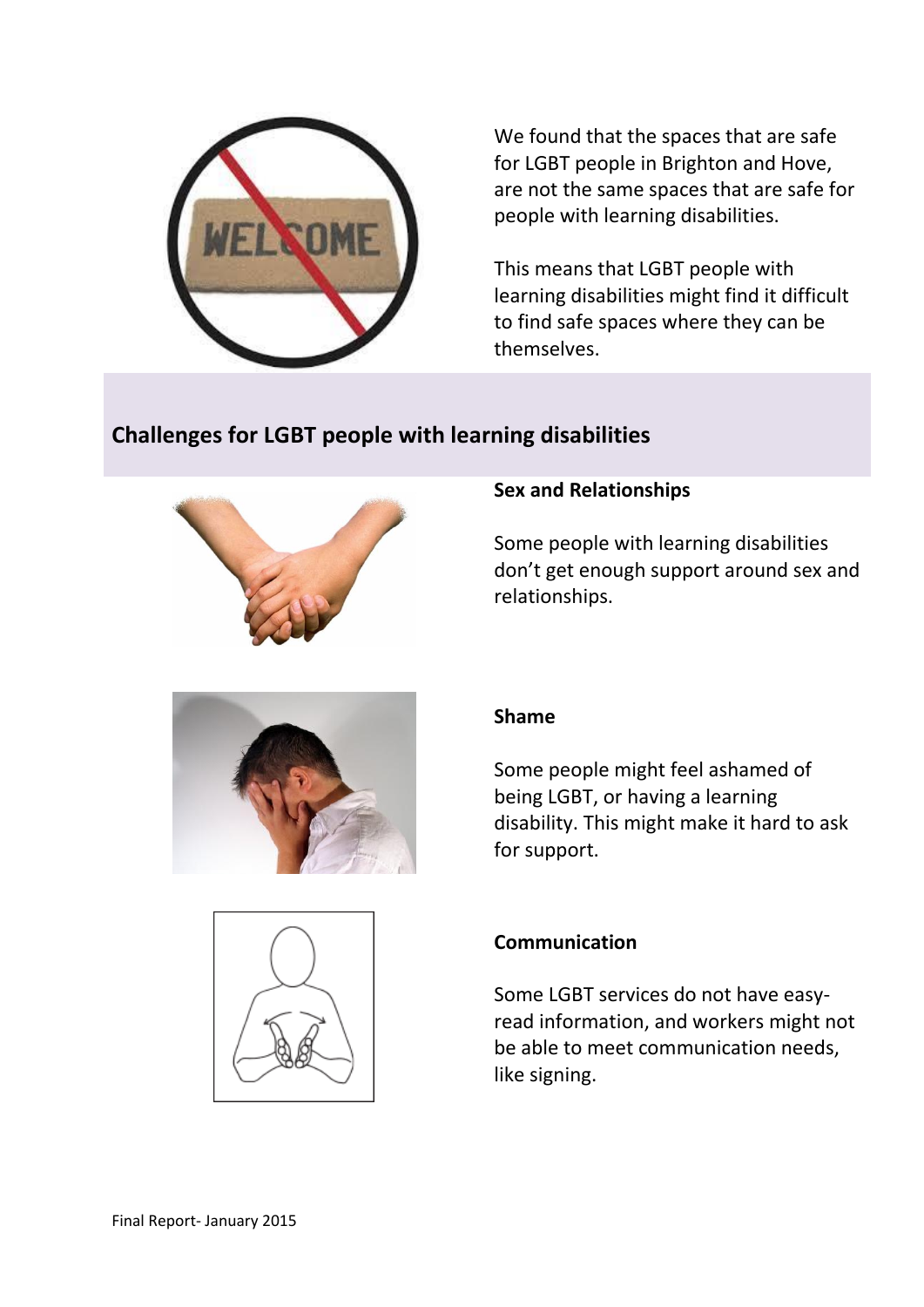



## **Risk Assessments**

Some people with disabilities might find that risk assessments prevent them from exploring their sexuality and gender how they would like to.

## **What care workers think or say**

Some people with learning disabilities might feel like their carers do not accept LGBT people, or that they disapprove.



## **Coming Out**

'Coming out' is when and LGBT person tells someone that they are lesbian, gay, bisexual or transgender.

Some people with learning disabilities might not know who they can tell if they are LGBT.

Some workers might not ask people about their feelings around sex and relationships.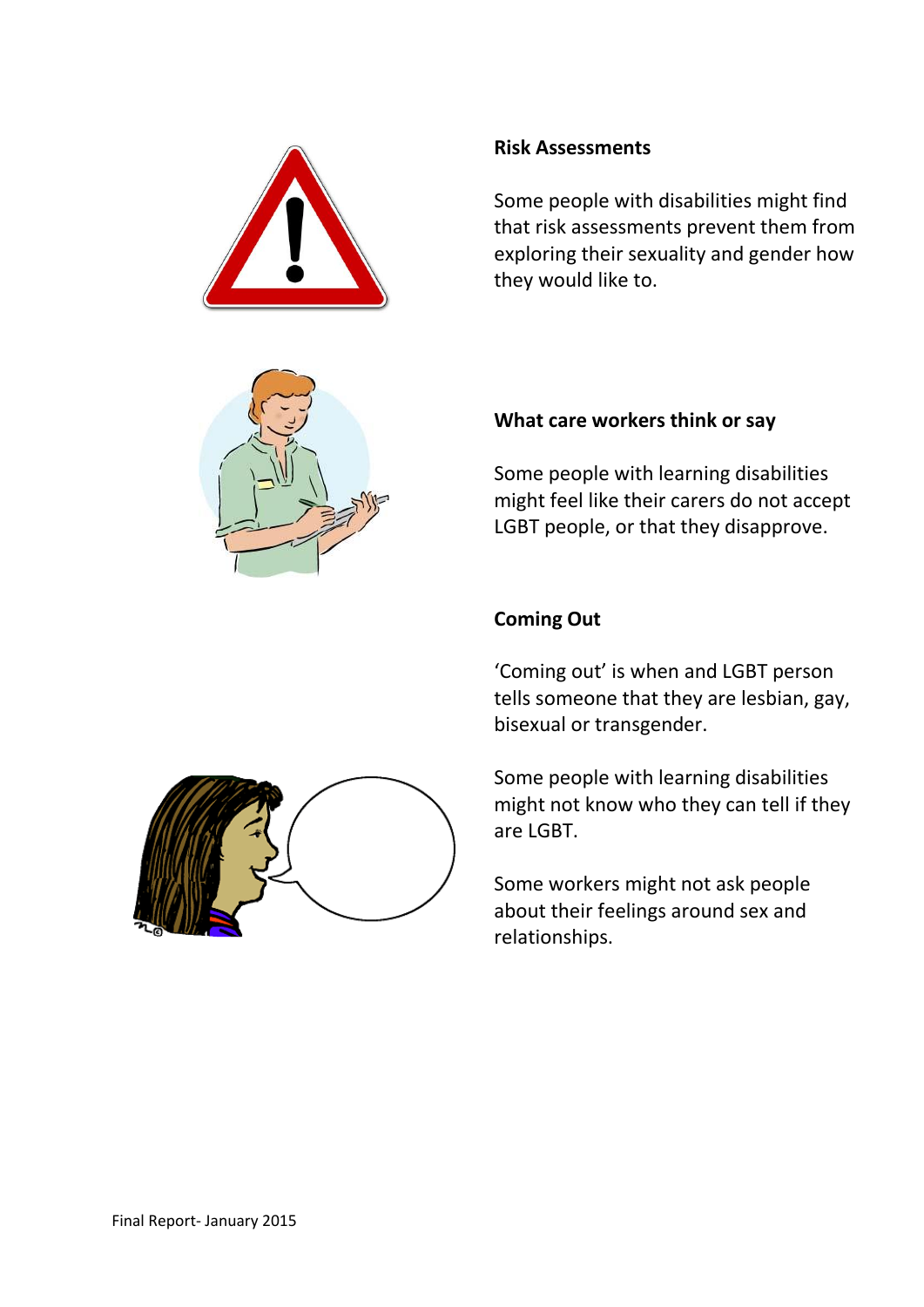## **Challenges for Workers**



### **Not enough knowledge**

Some workers in LGBT services do not know enough about supporting people with learning disabilities.

Some workers in learning disabilities services do not know enough about supporting LGBT people.



### **Confidence**

Some workers are not confident about their ability to support people with learning disabilities or LGBT people.



#### **Family**

Some workers in learning disabilities services might worry that families won't like it if they support their relative around LGBT issues.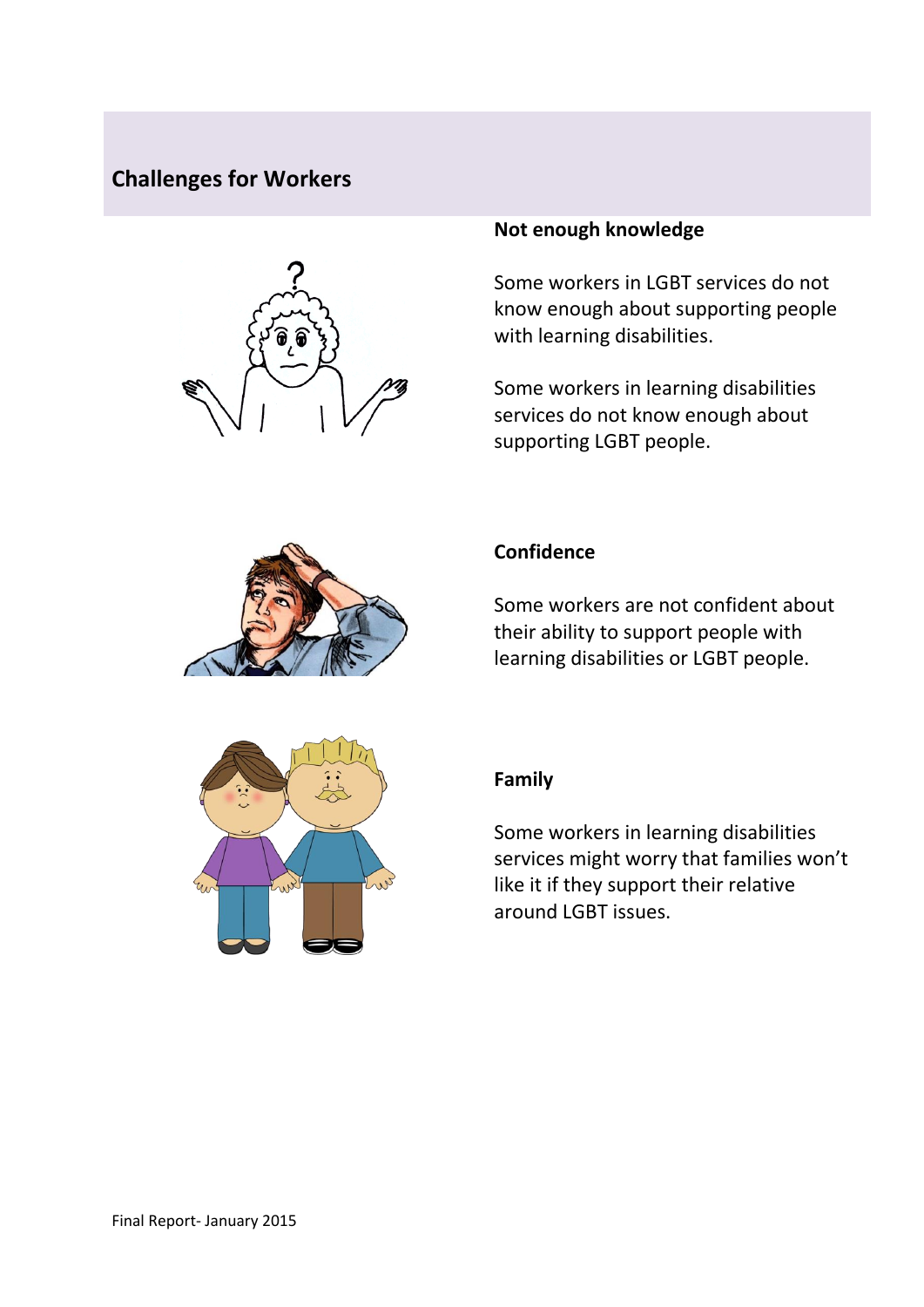# **Recommendations**





## **1. Training**

Workers in LGBT services should go on disability awareness training.

Workers in learning disabilities services should go on LGBT awareness training

## **2. Group for LGBT people with learning disabilities**

Services should think about working together to set up a group for LGBT people with learning disabilities for support and to socialise.



## **3. Accessible Communication**

LGBT services should make sure they have easy-read information and publicity.